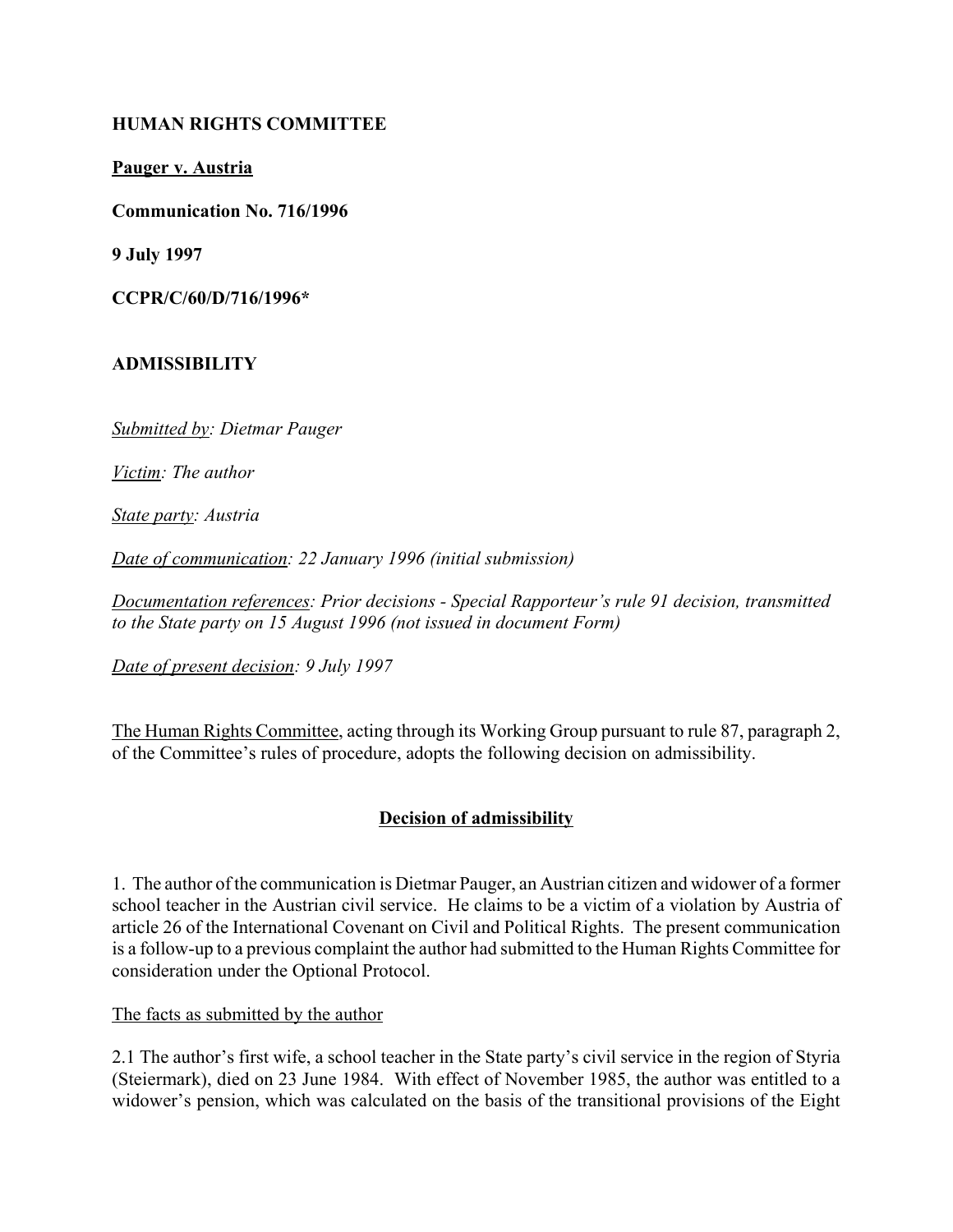Amendment to the Austrian Pensions Act (Pensionsgesetz). Until January 1995, this Amendment only provided for a reduced widower's pension, amounting to two thirds of the full pension entitlement. Widows, however, were entitled to the full pension.

2.2 The author initiated proceedings with a view of securing a full widower's pension; before the State party's Constitutional Court, he contended that the provisions of the Eight Amendment to the Austrian Pensions Act were discriminatory and, therefore, unconstitutional. The Constitutional Court ruled that the transitional provisions reflected continuing changes in society with respect to the principle of equality of sexes and dismissed the author's appeal on 3 October 1989.

2.3 The author subsequently submitted a communication to the Human Rights Committee, alleging a violation of article 26 of the Covenant 1/. On 30 March 1992, the Committee found that the award of a reduced widower's pension to the author, calculated on the basis of the transitional provisions of the Eighth Amendment to the Pensions Act, constituted unlawful discrimination on the grounds of sex, in violation of article 26 of the Covenant. According to the author, the State partyís authorities have failed to readjust and re-calculate his pension entitlement(s), in spite of the findings of the Committee of 30 March 1992.

2.4 On 4 October 1991, the author remarried. Under Section 21 of the Austrian Pensions Act, Mr. Pauger was entitled to a one-time lump-sum payment (Abfindungszahlungen) in the amount of 70 monthly pension payments to which he was entitled at the time of his re-marriage, and which replaced his previous pension entitlements. The Styria Regional Education Board (Landesschulrat) accordingly commuted the author's entitlement to a widower's pension and awarded a lump-sum payment of AS 423,059, calculated on the basis of his reduced pension entitlements.

2.5 On 8 November 1991, Mr. Pauger appealed against the decision of the Styria Regional Education Board, arguing that the calculation of the lump-sum should be based on his full pension entitlement. On 9 January 1992, the regional government of Styria dismissed the appeal.

2.6 The author further appealed this decision to the Supreme Administrative Court (Verwaltungsgerichtshof) of Austria. On 28 September 1993, the Court found that the one-time lump-sum payment had to be considered as a single payment of the monthly instalments the applicant would receive in the years following his remarriage. As the author would have been entitled to a full pension from 1 January 1995 onwards, the 70 monthly instalments had to be calculated differently depending on the dates of reference. Those instalments corresponding to pension payments before 1 January 1995 had to be calculated on the basis of reduced pension entitlements, and the remainder on the basis of full pension entitlements. In January 1994, the lumpsum payment was recalculated by the Styria Regional Education Board on the basis of the criteria laid down by the Supreme Administrative Court, and raised to AS 500,612.

2.7 Not satisfied with this solution, the author filed a complaint with the European Commission of Human Rights 2. By decision of 9 January 1995, the European Commission held that the author's application concerned essentially the same issues as his previous communication under the Optional Protocol to the Human Rights Committee, namely discrimination, both in as much as his claim to a widower's pension and the applicability of the transitional provisions of the Eighth Amendment to his pension entitlements was concerned. The Commission concluded that the "same matter" had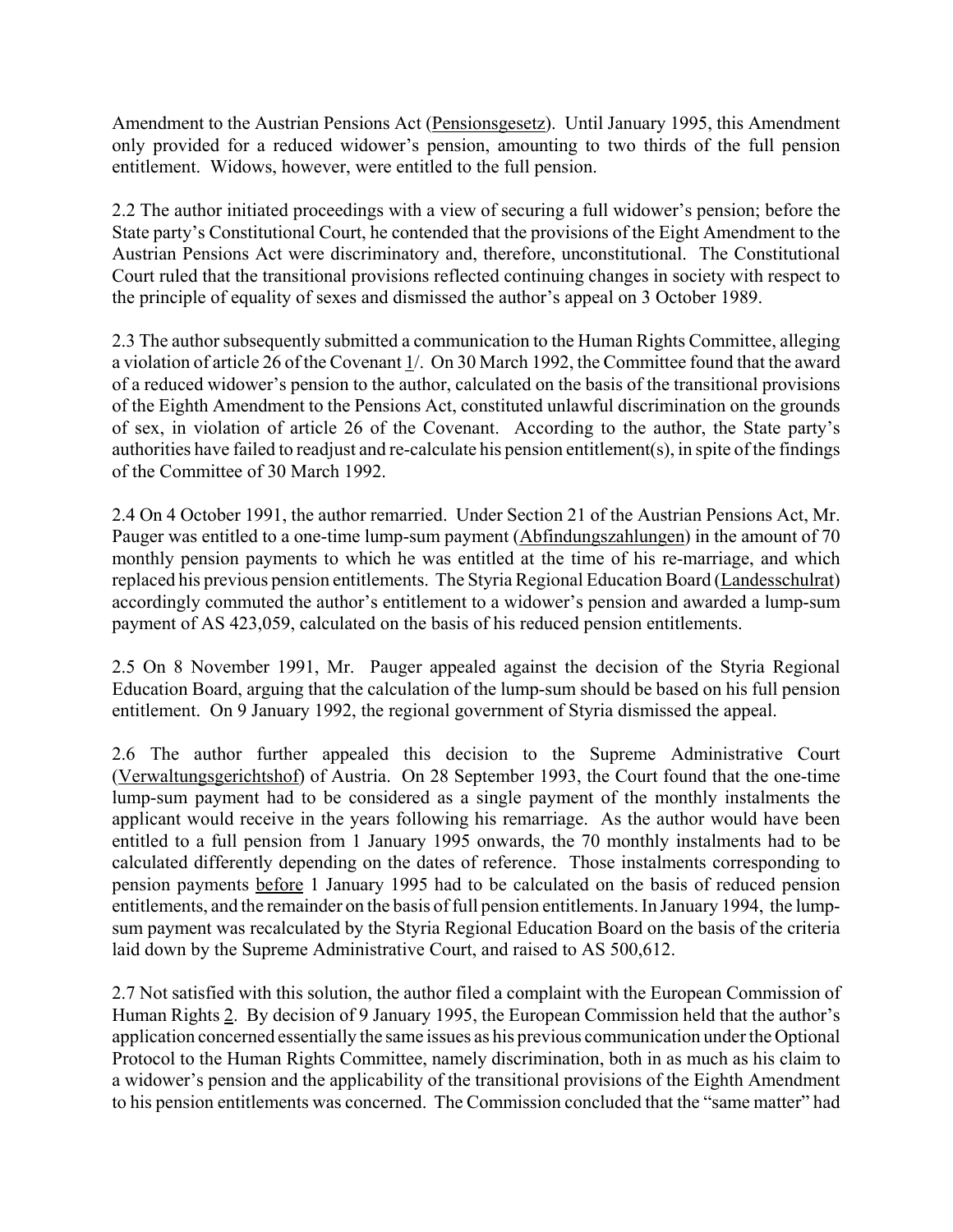already been submitted to (and decided by) another procedure of international investigation or settlement, and dismissed the author's application pursuant to article  $27$ , paragraph 1(b), of the European Convention on Human Rights and Fundamental Freedoms.

2.8 On the requirement of exhaustion of domestic remedies, the author explains that he did not apply to the Constitutional Court for redress, because he considered that such an action would inevitably fail in the light of the Constitutional Court's decision on essentially the same matter of 3 October 1989. He therefore submits that all available domestic remedies have been exhausted.

2.9 As to the reservation to article 5, paragraph 2(a), of the Optional Protocol entered by Austria upon ratification of the Protocol, pursuant to which the Committee is precluded from considering a communication if the same matter has been examined by the European Commission on Human Rights, Mr. Pauger contends that his case was declared inadmissible on the ground that the Commission considered that it lacked competence to examine the matter, and that in contrast to other cases, the alleged violations of the European Convention were not even considered by the Commission. He argues that the Commission's decision to declare his case inadmissible cannot be regarded as an "examination" of the "same matter", within the meaning of the reservation to article 5, paragraph 2(a), of the Optional Protocol entered by Austria, and that the Human Rights Committee is not precluded from considering his case.

# The complaint

3. It is submitted that the lump-sum payment of AS 500,612 finally awarded by the Styria Regional Education Board is AS 133,976 less than would be a lump-sum payment calculated on the basis of full pension entitlements a widow would be able to claim. The author contends that this constitutes sex-based discrimination against him, in violation of article 26 of the Covenant.

# State party's admissibility observations and author's comments

4.1 By a submission of 11 October 1996, the State party invokes its reservation to article 5, paragraph 2(a), of the Optional Protocol, pursuant to which the Committee may only consider a communication if it has ascertained that the same matter has not been examined by the European Commission of Human Rights. In the instant case, it is said to be clear that the European Commission was seized of the "same matter".

4.2 The State party rejects the author's view that since the European Commission did not deal with the merits of his claim and declared his case inadmissible on the ground that the Human Rights Committee had already examined the "same matter", the complaint had not been "examined" and that the reservation accordingly does not apply. The State party explains that "the purpose of the reservation is to ensure that where the European Commission has been seized of a matter, whatever the Commission's decision may have been, the UN Human Rights Committee cannot be seized of the same matter. The reasons why the reservation was entered were (a) to avoid subjecting the European Commission to review by another international organ and (b) to avoid the emergence of diverging case-law of different international organs. These aims of the reservation refer to all types of decisions issued by the European Commissionî.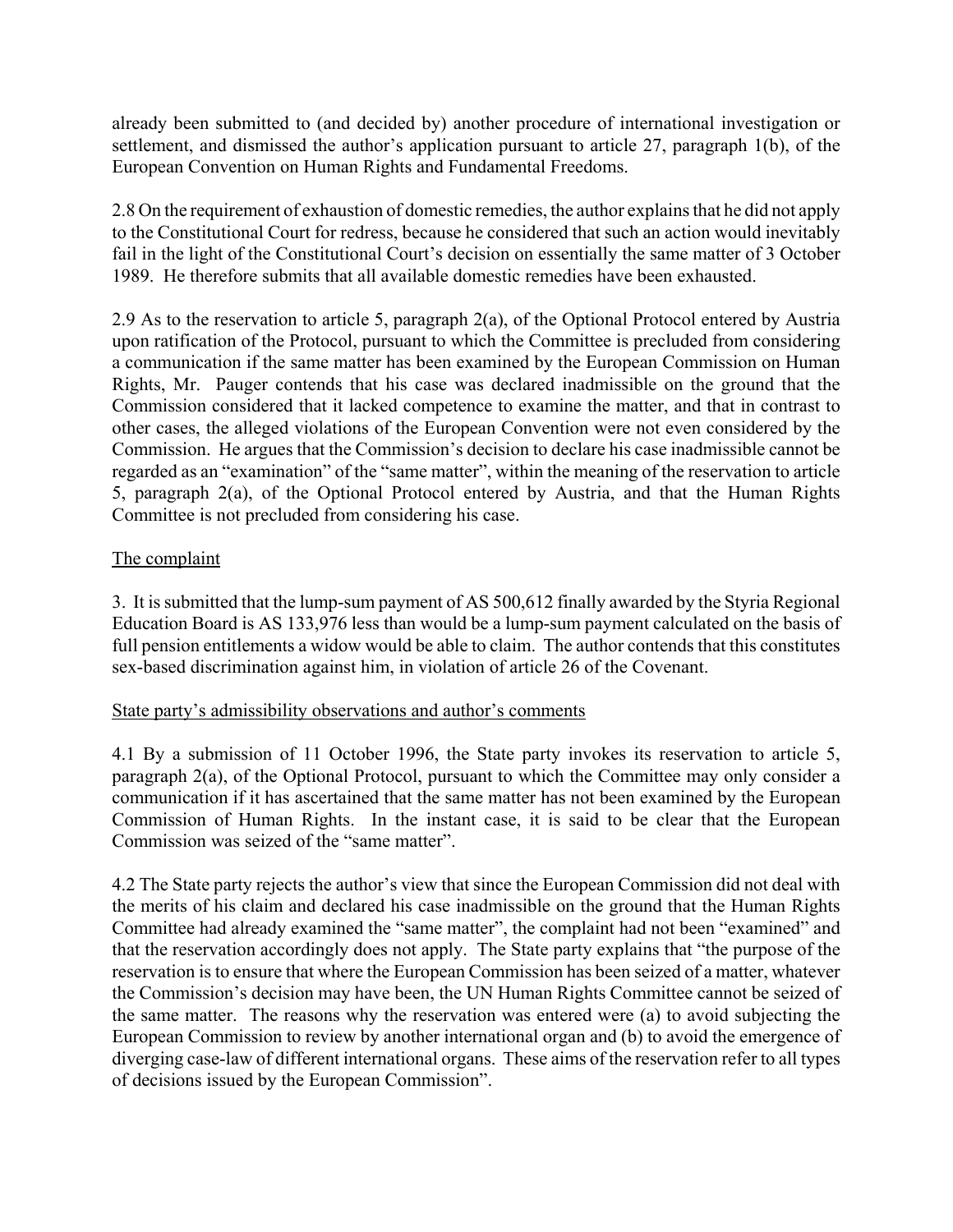4.3 It is noted that in its January 1995 decision, the European Commission examined the case with reference to the Human Rights Committee's Views of 30 March 1992 and found that the author's communication to the Human Rights Committee and his case before the Commission essentially concerned the same issue (page 5 of European Commission's decision). Austria therefore concludes that the reservation to article 5, paragraph 2(a), of the Optional Protocol applies, and that the Committee has no jurisdiction to consider the present case.

4.4 Subsidiarily, the State party argues that the case constitutes an abuse of the right of submission within the meaning of article 3 of the Optional Protocol: the legal issue is the same as that in two previous cases examined by two international instances of investigation or settlement and has already been settled.

5.1 In his comments, the author considers that the Committee's Views of March 1992 only decided his case up to that moment in time and did not give the State party a right to violate his rights under the Covenant thereafter. Therefore, it must be admissible to introduce a new communication alleging sex-based discrimination since March 1992. And if this (new) complaint is deemed inadmissible under the European Convention of Human Rights by the European Commission, then the Human Rights Committee should be allowed to consider the complaint - otherwise, no international instance would be competent. Mr. Pauger thus contends that his communication should be deemed admissible.

5.2 The author further argues that the Austrian reservation to article 5, paragraph 2(a), of the Optional Protocol does not apply in his case, because the European Commission merely declared his complaint inadmissible, without examining the merits of his claims. To his minds, the aims of the Austrian reservation advanced by the State party - to avoid subjecting the European Commission to review by another international body and to avoid the emergence of diverging case-law of different international bodies - would not be contradicted if the Human Rights Committee declared his complaint admissible.

5.3 According to the author, the European Commission's ratio decidendi of 9 January 1995 has no relevance to his case before the Committee. He further disagrees with the Commission's opinion that the present communication concerns the "same matter" as that already examined by the Committee in the Views of March 1992, given that the present communication basically is based on facts which occurred since that date.

5.4 The author refutes the Convention that his complaint is an abuse of the right of submission. Rather, he argues, it is the State party which has abused its authority, since it took no measures to remedy the violation of article 26 found by the Committee. On the contrary, some Government officials publicly disavowed the Committee's View, which makes it necessary, in the author's opinion, to examine the matter once again.

# Admissibility considerations

6.1 Before considering any claims contained in a communication, the Human Rights Committee must, in accordance with rule 87 of its rules of procedure, decide whether or not it is admissible under the Optional Protocol to the Covenant.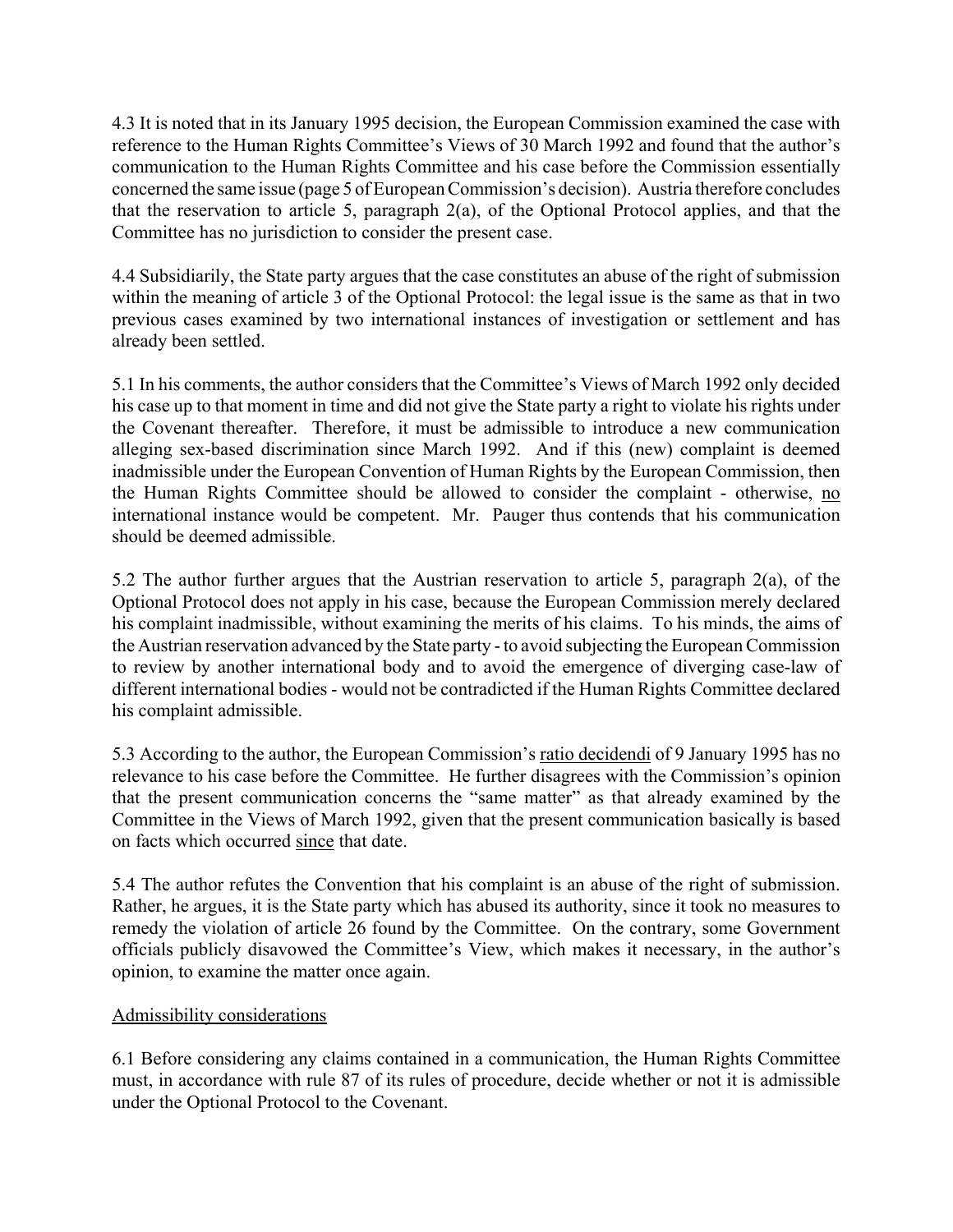6.2 The Committee has noted the author's argument that a further complaint to the Constitutional Court of Austria would be futile in his situation, as the Constitutional Court had already adjudicated on basically the same issue in its judgment of 3 October 1989. The State party has not challenged the requirements of article 5, paragraph 2(b), of the Optional Protocol have been met in the present case.

6.3 With respect to the author's claim under article 26, the Committee notes that the author's complaint submitted to the European Commission on Human Rights was based on the same events and facts as the complaint he now submits under the Optional Protocol. It recalls that in respect of article 5, paragraph 2(a), of the Optional Protocol, Austria entered the following reservation upon ratification: "The Republic of Austria ratifies the Optional Protocol ... on the understanding that, further to the provisions of article 5(2) of the Protocol, the Committee ... shall not consider any communication from an individual unless it has ascertained that the same matter has not been examined by the European Commission of Human Rights established by the European Convention for the protection of Human Rights and Fundamental Freedoms".

6.4 In the instant case, the Committee is seized of the "same matter" as the European Commission was. As to whether the European Commission "examined" the matter, the Committee begins by noting that the Commission declared the author's complaint inadmissible on the basis of article 27, paragraph 1(b), of the European Convention, because it considered in turn to be seized of the "same" matter" as had been before the Human Rights Committee in the author's first complaint to the Committee (communication No. 415/1990). The Committee observes that the European Commission declared the author's application inadmissible on procedural grounds, without examining in any way the merits of the author's claim. In so doing, it admitted that there were some differences in the author's first application to the Human Rights Committee and his subsequent application to the European Commission, but that the two cases concerned "essentially the same issue". On this basis, the Committee considers that the European Commission did not "examine" the author's complaint, since it declared it inadmissible on procedural grounds, which related to the earlier examination of the same issue by the Human Rights Committee.

6.5 In the light of the above considerations, the Committee is of the opinion that it is not precluded by the Austrian reservation to article 5, paragraph 2(a), of the Optional Protocol, from considering the present communication.

7. The Human Rights Committee therefore decides:

(a) the communication is admissible in so far as it appears to raise issues under article 26 of the Covenant;

(b) that, pursuant to article 4, paragraph 2, of the Optional Protocol, the State party shall be requested to submit to the Committee, within six months of the date of transmittal to it of the present decision, written explanations or statements clarifying the matter and the measures, if any, taken by it;

(c) that any explanations or statements received from the State party shall be transmitted by the Secretary-General under rule 93, paragraph 3, of the Committee's rules of procedures, to the author,